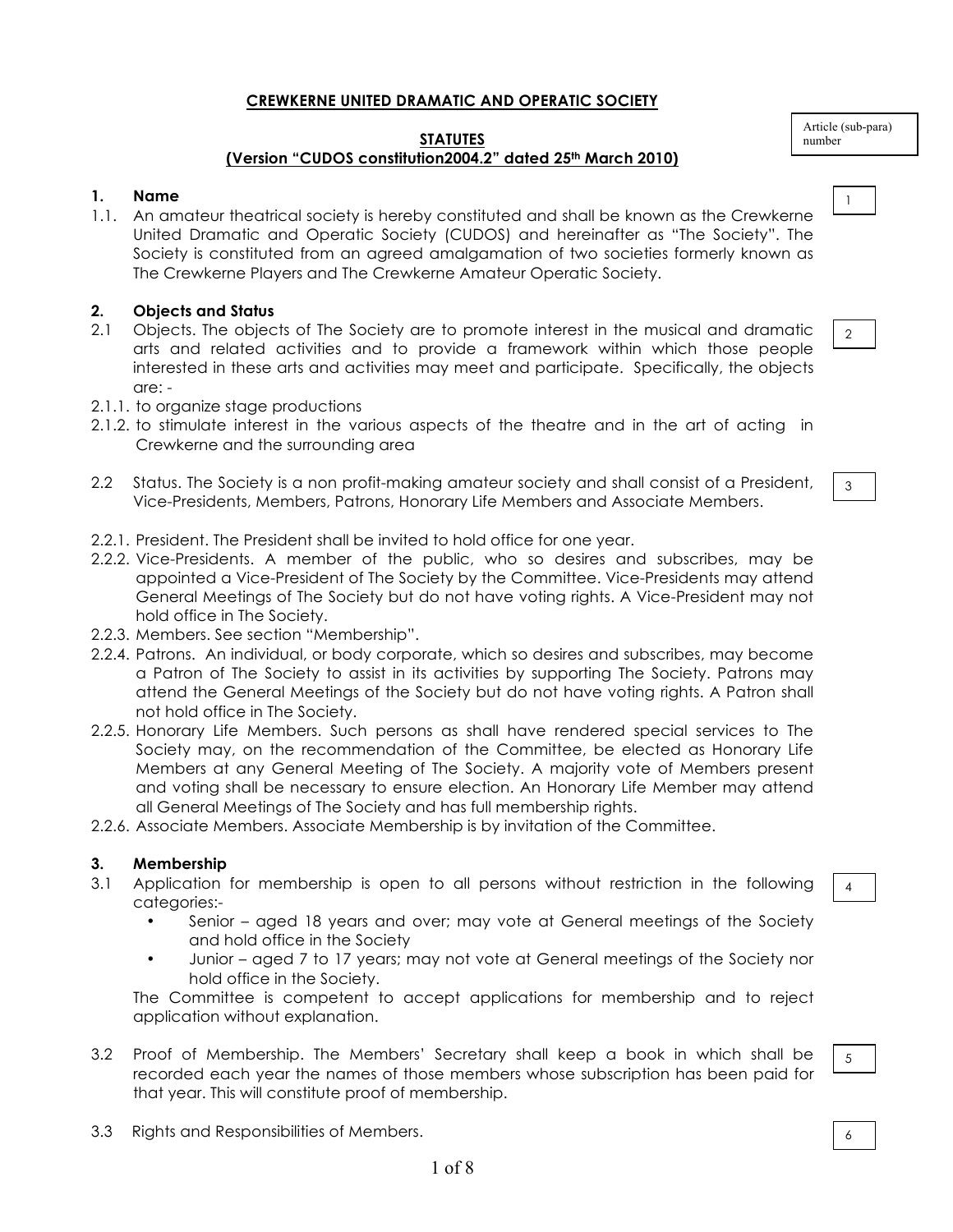- 3.3.1. All Senior Members have the right:-
	- 3.3.1.1 to receive a copy of these Statutes
	- 3.3.1.2 to receive copies of all notices and communications regarding Society activities that are issued
		- from time to time by the Committee
	- 3.3.1.3 to exercise the right to vote at General meetings of the Society
	- 3.3.1.4. to stand for election to the Committee
	- 3.3.1.5. to apply to the Committee for access to the records of the Society
- 3.3.2. All Members have the right:
	- 3.3.2.1. to attend the functions of the Society and participate in its activities
	- 3.3.2.2. to receive newsletters of the Society.
- 3.3.3. All Members have the responsibility to promote the continuation and wellbeing of the Society within the Community.
- 3.4. Loss of Membership. Membership shall be lost by any Member who:-
- 3.4.1. resigns from the Society in writing to the Committee
- 3.4.2. fails to pay the annual subscription
- 3.4.3. is excluded from the Society by the Committee. In such circumstances the Committee must state the reason for exclusion in writing to the person concerned. Any Member thus excluded shall have the right of appeal to the next General meeting of the Society. The appeal shall succeed if it obtains the support of a simple majority of the Members present at the meeting.

### **4. Subscriptions**

- 4.1. The annual Membership and Patrons' subscriptions will be determined at the Annual General Meeting of the Society. Provision shall be made for concessionary subscriptions for families, senior citizens, the disabled, the unemployed and mature students in full time education.
- 4.2. The annual subscription falls due immediately after the Annual General Meeting. Payment of the annual subscription entitles a Member to participate in the activities of the Society between 1st March and the last day of February the following year. There is no reduction in subscription if Membership is taken for part of the year.

#### **5. General Meetings**

- 5.1. General Meetings comprise the sovereign organ of the Society and are composed of the Members of the Society. The Committee is obliged to organize one such meeting each year, known as "the Annual General Meeting". The Annual General Meeting shall take place not later than 31st March in any year on a date to be decided by the Committee.
- 5.2. The Society shall hold other General Meetings, to be known as "Extraordinary General Meetings", in any of the following circumstances:-
- 5.2.1. when so decided at the Annual General Meeting
- 5.2.2. when so decided by the Committee on it's own initiative
- 5.2.3. when so requested of the Committee, in writing, by ten or more Members of the Society
- 5.2.4. when a sub-committee, formed by senior Members of the Society, so requests, in order to present it's report.
- 5.3. All General Meetings are convened by the Committee which shall give Members at least 28 days notice. A further notice at least 14 days prior to the meeting shall indicate the business of the meeting. If any elections to the Committee are to take place at the meeting this shall also be indicated in the notice, as shall the text of any proposed amendment to these Statutes for discussion at the meeting. The Committee shall not unduly delay an Extraordinary General Meeting called under article 11.

7

8

9

10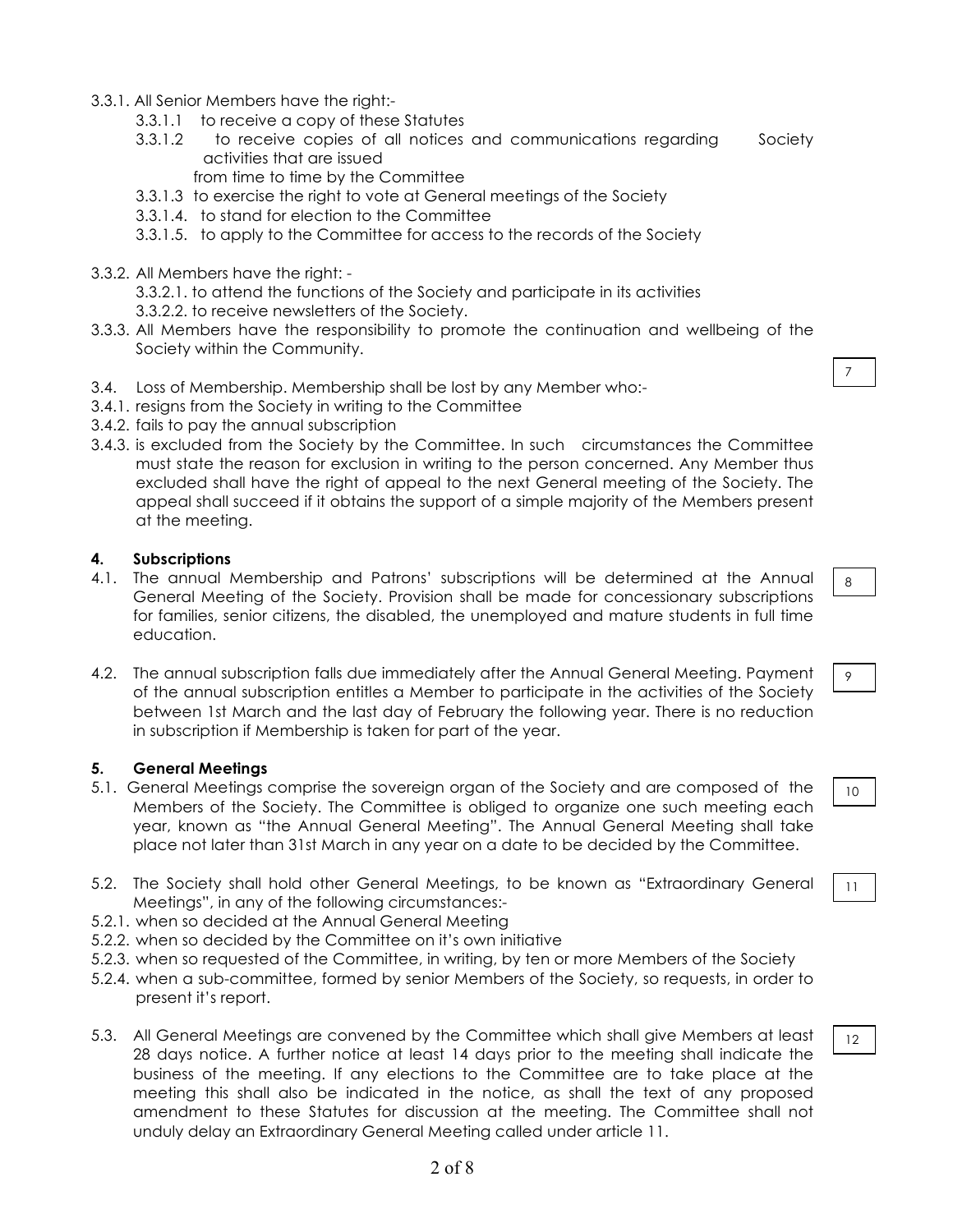- 5.4. General Meetings are presided over by the Chairman unless another senior Member is proposed and seconded, and receives the support of a majority of senior Members present and voting at the meeting. If the Chairman of a General Meeting has been nominated in any election to be held at the meeting, he shall not preside during the election but shall be replaced by the President of the Society.
- 5.5. A Quorum at any General Meeting is formed by at least one third of the number of paidup senior Members at the time of the meeting.
- 5.6. The principal functions of the Annual General Meeting are
- 5.6.1. to agree an agenda
- 5.6.2. to consider the adoption of the minutes of the previous Annual General Meeting and those of any Extraordinary General Meetings held since the preceding Annual General Meeting. These minutes shall be available to Members attending the Annual General Meeting
- 5.6.3. to receive the report of the outgoing Committee for the preceding year
- 5.6.4. to consider the adoption of the report of the Treasurer and the verified statement of the Society accounts for the preceding financial year
- 5.6.5. to elect, after due consideration of all the nominations received in accordance with article 28, the Members of the Committee to serve until the next Annual General Meeting
- 5.6.6. to appoint auditors for the accounts for the following year
- 5.6.7. to consider any proposals received by the Committee, in writing, at least 21 days prior to the meeting
- 5.6.8. to consider any other business not specified on the agenda. Subject to article 11, para 5.2.1., no decision on Society rules, procedures or policy shall result from such discussion.
- 5.7. The function of an Extraordinary General Meeting is to consider urgent business that cannot be delayed until the next Annual General meeting.
- 5.8. Decisions of General Meetings are taken by a simple majority vote among the senior Members present and voting, with the exception of decisions amending these statutes or dissolving the Society. These decisions require a two-thirds majority of the senior Membership (see Articles 56 & 57). Voting shall be by a show of hands except when otherwise requested by at least five senior Members and, in the case of contested elections, by ballot.
- 5.9. The President shall announce the names of those elected onto the new Committee and shall pass the record of the voting to the Minutes Secretary of the new Committee immediately after the meeting.

#### **6. The Committee.**

- 6.1. The Committee shall comprise five Officers
	- Chairman
	- Vice-chairman
	- Minutes Secretary
	- Correspondence Secretary
	- **Treasurer**

and four other Members.

6.2. The positions of Business/ Publicity Officer, Members' Secretary, Social Secretary and Patrons' Secretary shall be appointed, if required, at the first Committee Meeting after the Annual General Meeting. The Patrons' Secretary need not be a member of the Committee.

14

15

13

16

17

18

19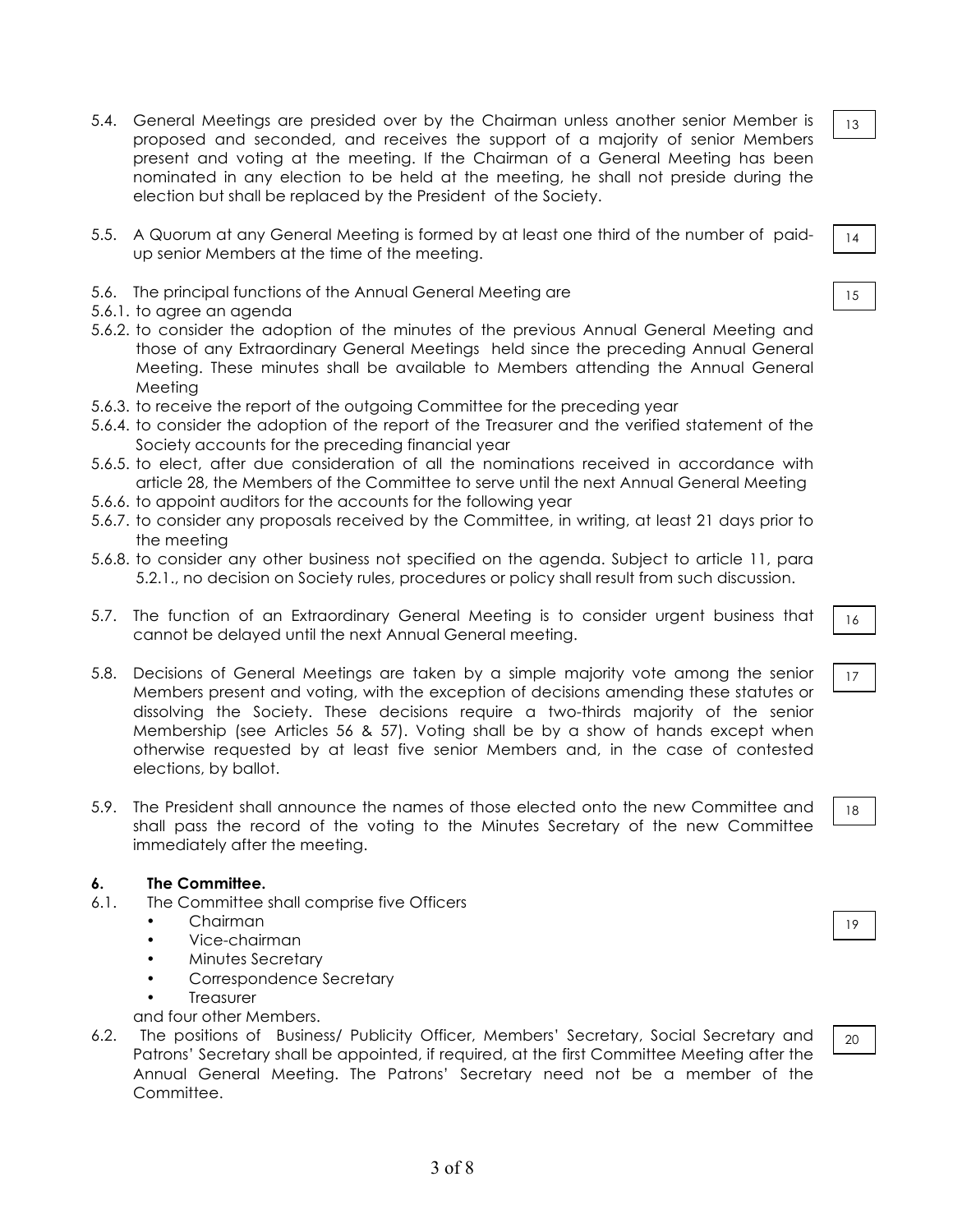- 6.3 The selection of Committee Members is governed by articles 28,29,30 & 38. Members of the outgoing Committee shall be eligible for re-election at the Annual General Meeting with the exception of the Chairman, who shall not hold the position for longer than three consecutive years without a break of one year.
- 6.4. The Committee shall be empowered to co-opt, for specific periods or specific duties, not more than two additional Members who must be senior Members of the Society.
- 6.5. A Quorum at any Committee Meeting is formed by at least five Members, two of whom must be Officers.
- 6.6. The principal duties of the Committee are
- 6.6.1. to carry out the work of the Society and to administer it's assets in accordance with the Objects of the Society as defined in article 2 of these Statutes. In particular the Committee is responsible for approving works to be produced and appointing a Producer, Director, Musical Director, Choreographer, Accompanist and Stage Manager to each production. These individuals shall be Members or Associate Members
- 6.6.2. to furnish to the Annual General Meeting a report on the work of the Society including a financial report by the Treasurer and a verified Statement of Accounts.
- 6.6.3. to implement decisions taken at the Annual General Meeting and at any Extraordinary General Meetings
- 6.6.4. to appoint, from among the senior Members of the Society, any sub-committees that the Committee deems necessary for the proper running of the Society
- 6.6.5. to make adequate provision for insurance cover for the assets and activities of the Society.
- 6.7. The Committee may draw up and apply procedures and guidelines, as it may deem proper for the conduct of the Society's business, provided that no such procedure conflicts with the terms or spirit of these Statutes.
- 6.8. Decisions of the Committee shall be taken by a simple majority of it's Members present. In the case of an equal vote the Chairman, or in his absence, whoever is chairing the meeting, shall have a second or deciding vote.

#### **7. Officers and other Committee Members**

- 7.1. The Officers of the Society are the Chairman, the Vice-Chairman, the Minutes Secretary, the Correspondence Secretary and the Treasurer. The other Members of the Committee shall be four senior Members of the Society. All shall be Honorary posts.
- 7.2. Any candidate for election as an Officer or other Member of the Committee must be a senior Member of the Society, must be proposed and seconded by two other senior Members of the Society and must indicate in writing to the Minutes Secretary their willingness to stand. In the event that insufficient written nominations are received for the Committee places available, verbal nominations will be accepted provided the nominee indicates, in person, their willingness to stand, to the President. Such indications should be considered binding.
- 7.3. The elections are conducted in the order:- Chairman, Vice-Chairman, Minutes Secretary, Correspondence Secretary, Treasurer and other Members. Notwithstanding Article 28, any nominee who is not elected to a particular Office may remain a candidate for other Office or as a Member of the Committee.
- 7.4. If the Annual General Meeting finds it impossible to complete the elections, the Committee as so far elected shall fill any vacancy by co-option from among the senior

22

21

24

23

25

26

28

27

29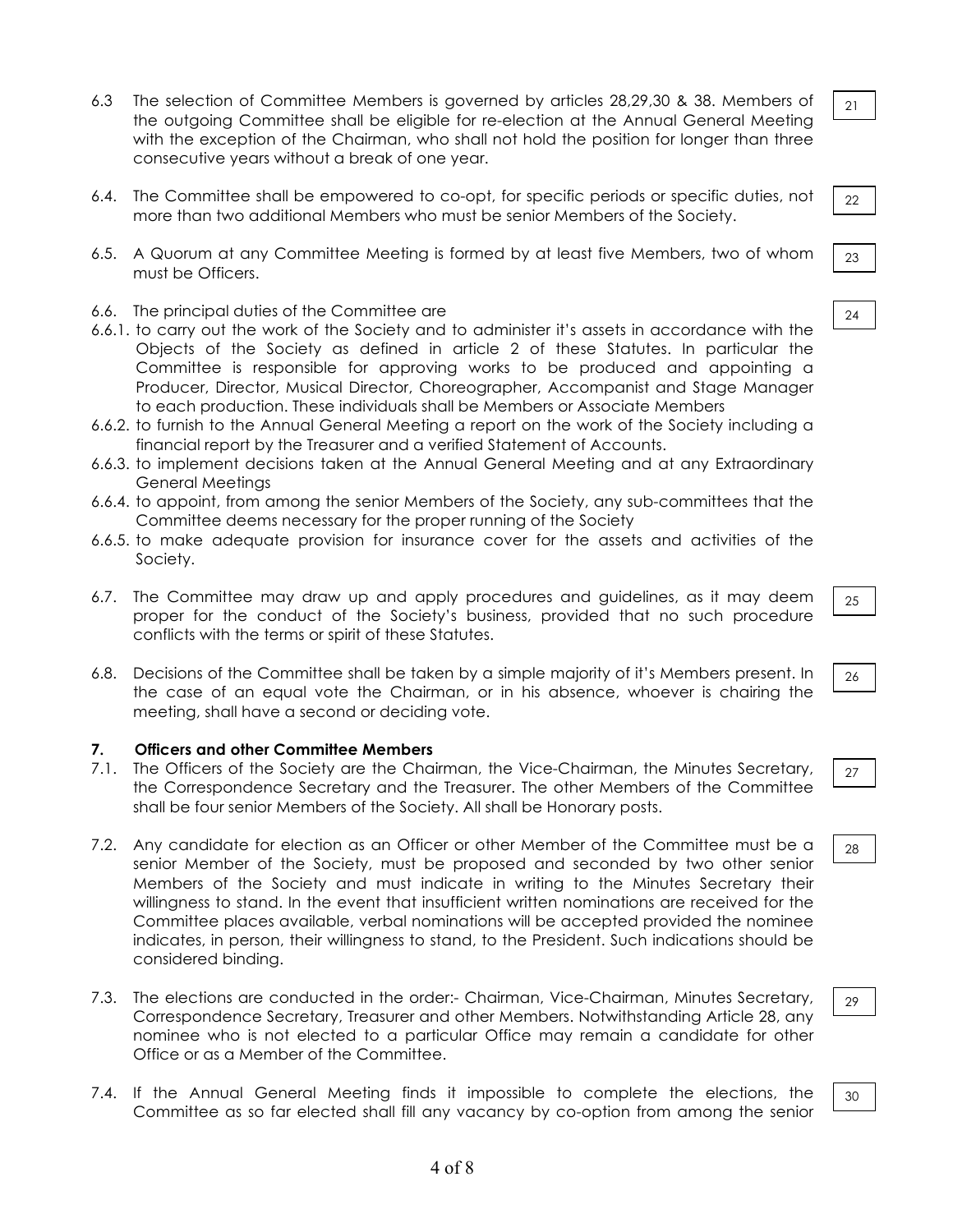Members of the Society. Any Member co-opted under this article shall thereupon be regarded as a full member of the committee.

## **8. Duties and Procedures of the Committee**

- 8.1. Chairman Subject to Article 13, the Chairman presides over General and Committee Meetings of the Society. He ensures that the policy and decisions of General Meetings and the Committee are carried out; he guides and co-ordinates the work of the Committee; he is an ex-officio member of any sub-committees; he may issue public statements on behalf of the Society with the approval of the Committee; he must liaise at all times with the Vice-Chairman.
- 8.2. Vice-Chairman Acts in the absence of the Chairman.
- 8.3. Minutes Secretary The Minutes Secretary shall be the Officer charged to enter into commitments on behalf of the Society following specific authorization by the Committee; he may issue public statements on behalf of the Society; he arranges the preparation and distribution of documentation for General Meetings; he drafts and dispatches the agendas for General and Committee Meetings in consultation with the Chairman; he takes minutes of General and Committee Meetings; her is an ex-officio member of any sub-committees.
- 8.4. Correspondence Secretary The Correspondence Secretary shall act as the deputy of the Minutes Secretary; he shall prepare all outgoing correspondence as directed by the Committee or Minutes Secretary for signature and dispatch to third parties; he is authorized to sign all outgoing correspondence and undertakings on behalf of the Committee with the approval of the Minutes Secretary: he shall collate all incoming correspondence for presentation to the Committee and Annual General Meetings as required.
- 8.5 Treasurer The Treasurer maintains the books of the Society, receives payments, discharges bills and manages the bank and any other accounts according to the policy laid down by the Committee in accordance with any direction from a General Meeting of the Society; he is responsible for preparing the annual statement of accounts for submission to the Annual General Meeting; he is an ex-officio member of any subcommittees
- 8.6 Other members of the Committee Other members of the Committee and any co-opted members under Article 22 may, with their agreement be assigned particular duties or responsibilities as necessary, including participation in the work of any sub-committee set up by the Committee.
- 8.7 Any Officer or other Committee Member shall forfeit his Office or Seat on the Committee in any one of the following circumstances:-
- 8.7.1 if he resigns his office or seat on the Committee in writing
- 8.7.2 if he is absent without justification from three consecutive Committee Meetings of which he has been sent due notice
- 8.7.3. if he ceases to be a Member of the Society for any of the reasons set out in Article 7.
- 8.8. Should any Officer or other Committee Member forfeit his office or seat on the Committee, the Committee may appoint a replacement as follows
- 8.8.1. for an Officer the Committee shall normally elect a successor from among those of it's Members who do not already hold Office
- 8.8.2. for any other Committee Member the Committee shall appoint a substitute from among the senior Members of the Society, priority being given to unsuccessful candidates at the most recent election for Committee Members.

31

| 0<br>- 1 |  |
|----------|--|
|          |  |
|          |  |

|--|

| ۰<br>I<br>I<br>×<br>۰.<br>×<br>۰.<br>w |  |
|----------------------------------------|--|
|                                        |  |

37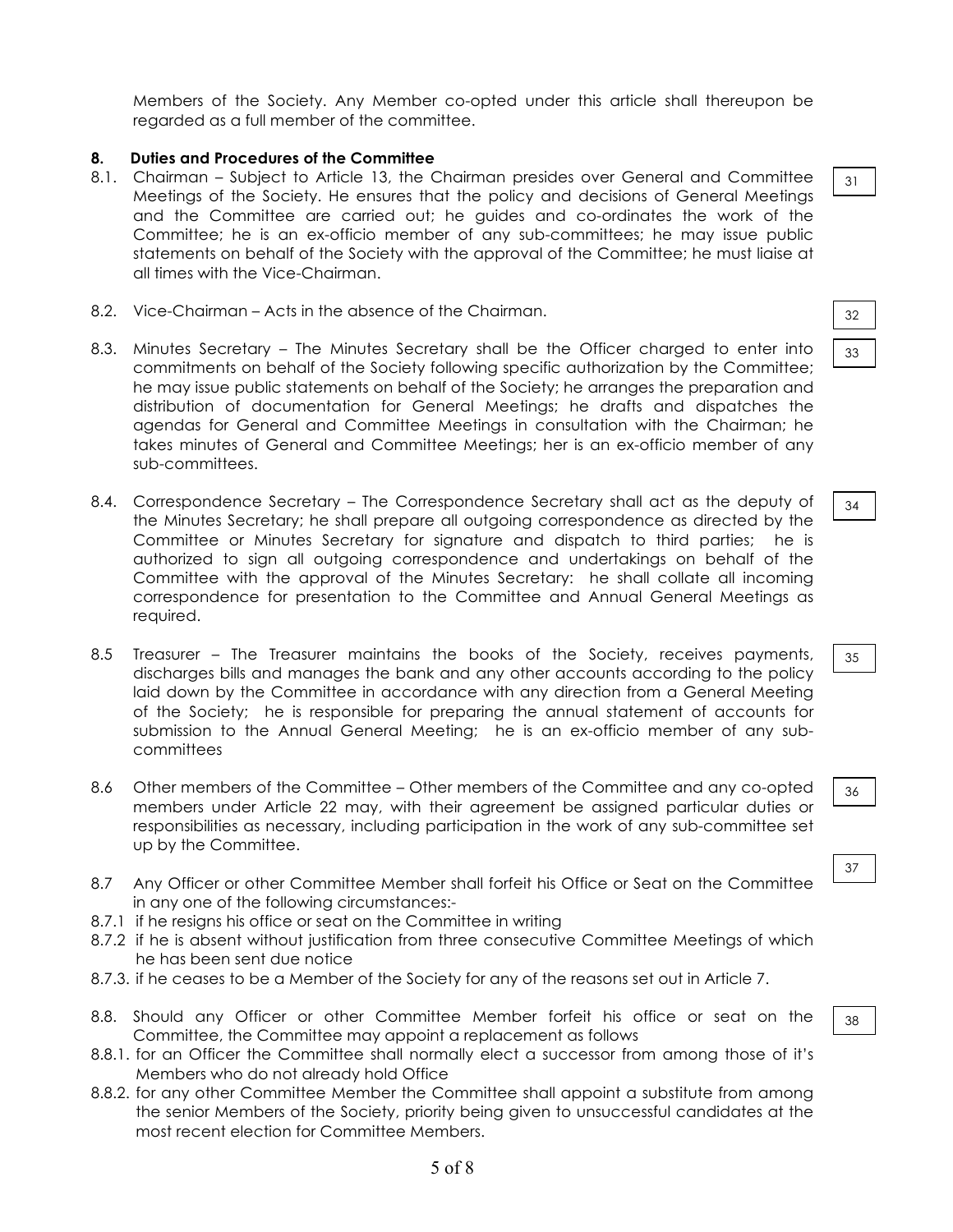- 8.9. A senior Member appointed to fill either kind of vacancy shall serve until the following Annual General meeting. The Committee shall notify the change to all Members of the society.
- 8.10. The term of Office of all Committee Members is considered to start immediately after the meeting at which they were elected and end at the conclusion of the next Annual General Meeting.
- 8.11. Notwithstanding Article 39, a Member may only serve as the duly elected Chairman of the Society for a maximum period of three consecutive years. After three years in Office he must stand down, and may not stand for re-election for one year.

## **9. Procedures for Sub-Committees**

- 9.1. Sub-Committees may be formed by the Members of the Society following a resolution at a General Meeting of the Society or by the Committee.
- 9.2. Any such Sub-Committee shall be drawn from the Members of the Society; it shall be allocated a particular task but may be convened for a specified period of time or on an open ended basis. Each sub-Committee shall define it's own procedural conditions.
- 9.3. Where a Sub-Committee is formed by the Committee it shall function under the Chairmanship of a Member of the Committee. Any such Sub-Committees shall operate under the general direction of the Committee and report to the committee whenever required to do so. All Sub-Committees formed by the Committee are deemed to be dissolved immediately prior to the next annual General meeting.
- 9.4 Where a Sub-Committee is formed by the Members of the Society they shall also determine it's composition and by whom it shall be chaired. Any sub-Committee so formed shall report back to a General Meeting of the Society. Where necessary an Extraordinary General meeting shall be convened as provided for under Article 11. Unless it's mandate is renewed by the Members of the Society at that General Meeting, the Sub-Committee shall be regarded as dissolved.

#### **10. Financial Provisions**

- 10.1 The financial policy of the Society is as follows:-
- 10.1.1. to maintain sufficient cash assets to finance the annual outgoings of the Society and the complete production costs of one full scale production
- 10.1.2. that the programme of stage productions for any given year be self supporting.
- 10.2. The financial year of the Society runs from 1st March to the last day of February the following year. The verified accounts for the preceding year shall be presented at the Annual General Meeting. At the Annual General meeting Members shall receive a provisional statement of income and expenditure for the period between 1st March and the date of the Annual General Meeting.
- 10.3. No debt or financial obligation of any kind shall be incurred without
- 10.3.1. specific authority granted by the senior Members of the Society at a General Meeting
- 10.3.2. the prior written approval of the Committee.
- 10.4. Sums authorized under the terms in Article 48 may not be exceeded without the further written approval of the Committee. Written approval in Toto of the budget estimate for a production may be taken as approval of all component items of that estimate, irrespective of the individual amounts involved. For the purposes of this Article, an entry in the minutes of a Committee Meeting shall be taken as written approval.

39

40

|--|

43

44

45

47 7

48

49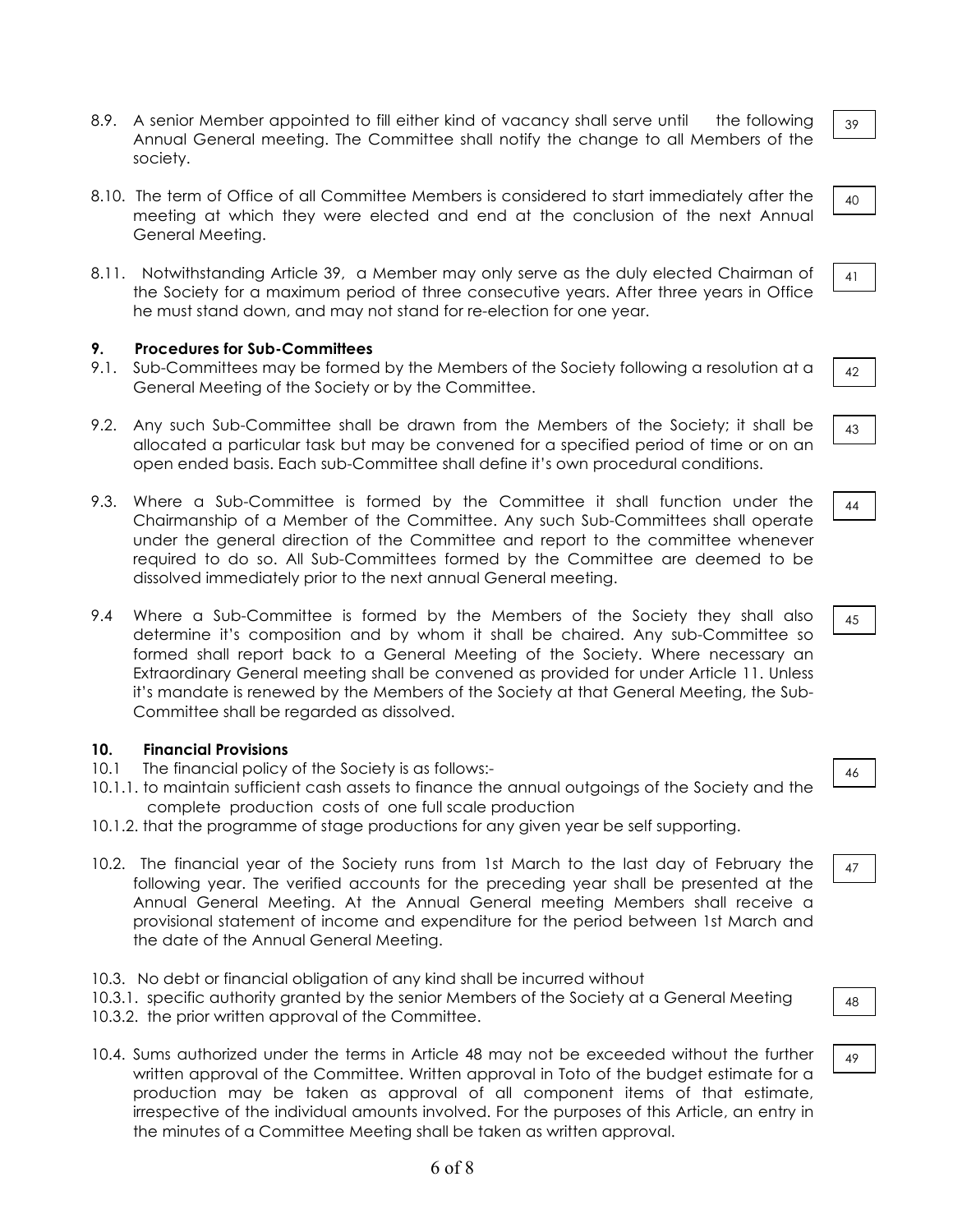- 10.5. All contracts entered into and liabilities incurred by the Committee in the management of the Society shall be deemed to be entered into, incurred or authorized by the Committee as agents for the Society. Any Member of the Society authorized for this purpose by the Committee to enter into any agreement with any person, or to incur any liability on behalf of the Society shall be deemed an agent of the Society and shall be indemnified by the Society against the amount authorized.
- 10.6. When the Committee has authorized a production, and before rehearsals start, the Business Manager shall submit to the Committee an estimated budget for the production. The budget, which may be discussed with the Director and amended as necessary, shall be approved by the Committee before any expenditure on the production is incurred. When the budget is approved, the Business Manager is responsible for ensuring that any expenditure incurred in connection with the production does not, in total, exceed the amount authorized by the Committee.
- 10.7. Should it transpire that expenses for a production are likely to exceed the approved budget estimate the Business Manager shall immediately inform the Committee. He shall furnish full details of the reasons for the likely overspend. In deciding whether or not additional expenditure on the production would be justified the Committee shall be guided by the need to restrict any potential loss to the Society. The Business Manager shall be bound by the Committee's decision.
- 10.8. Those incurring expenses shall ensure that all accounts for which they are responsible are presented to the Treasurer for payment within twenty-one days of the final performance. Within thirty days of the final performance the Treasurer shall submit to the Committee a statement showing the total expenditure and income for the production.
- 10.9. The Annual General Meeting shall appoint Auditors of the accounts. The Treasurer shall ensure that accounts are verified by the Auditors for presentation to the Membership at the Annual General Meeting.

## **11. Miscellaneous Provisions**

- 11.1 Child Protection Policy
- 11.1.1 The Society is committed to maintaining the safest possible environment for children and young people involved in it's activities.
- 11.1.2 All Members of the Society must be aware that they have a responsibility to concern themselves with the wellbeing of children and young people during all rehearsals and performances, and any other Society activities in which children and young people are involved.
- 11.1.3. A "Child Protection Officer" will be appointed from the Committee to act as coordinator of Child Protection within the Society and as a "Focal Point" where Children and young people can turn for help and where adults can report any concerns.
- 11.1.4 The CUDOS Child Protection Policy, based on the National Operatic and Dramatic Association model, will be reviewed annually and updated in line with the NODA document as and when procedures change.
- 11.2. Interpretation of Statutes
- 11.2.1. In these Statutes all constructions based on the male gender shall be construed as applying equally to the female gender.
- 11.2.2. Any difficulty arising out of the interpretation of these Statutes shall be submitted to the Committee for decision. Should the difficulty persist it shall be submitted to the next General Meeting of the Society for clarification or, in accordance with Article 56, for the amendment of the relevant Articles as decided by the General Meeting.

51

50

52

53

54

55